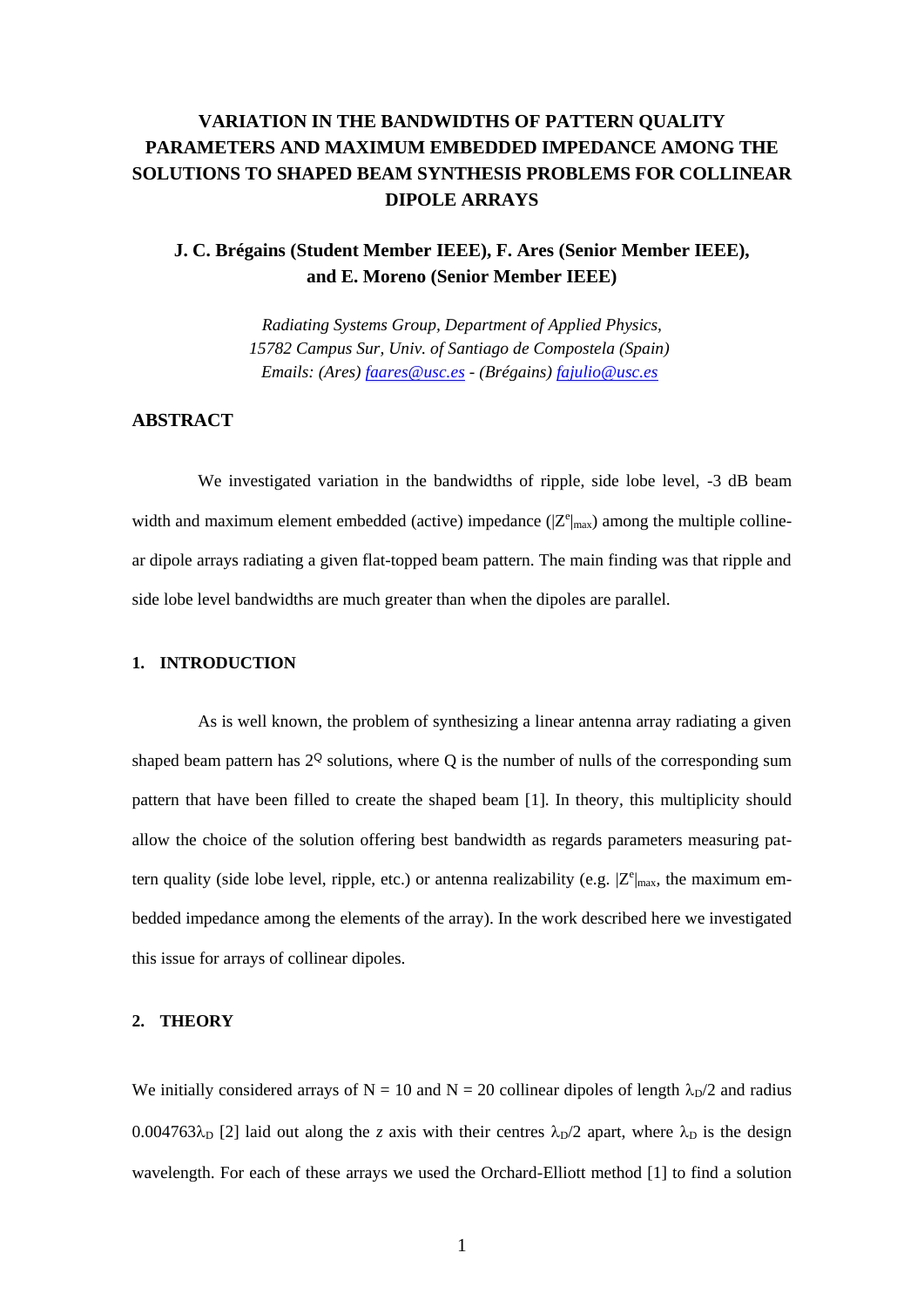to the problem of synthesizing a symmetric flat-topped beam pattern with  $Q = 2 (N = 10)$  or  $Q =$  $6 (N = 20)$  filled nulls,  $\pm 0.5$  dB of ripple in the shaped region, and a uniform side lobe level of -20 dB. This method directly affords a set of complex roots  $exp(a_0 + ib_0)$  in the Schelkunoff equation ( $1 \le q \le Q$ ), and the other  $2^Q$ -1=3 (N = 10) or  $2^Q$ -1=63 (N = 20) solutions for each array are then generated as usual by finding all possible combinations of signs of the  $Q = 2$  or  $Q =$ 6 nonzero  $a_q$  [1]. For each solution we next calculated the mutual impedances  $Z_{mn}$  and selfimpedances  $Z_{nn}$  [3], and used them to obtain the input voltages ( $1 \le m,n \le N$ )

$$
V_m = \sum_{n=1}^{N} Z_{mn} I_n
$$
 (1)

where the  $I_n$  are the excitation currents constituting the solution in question.

Bandwidth was investigated for ripple, side lobe level (SLL), -3 dB beam width, and  $|Z^e|_{max}$ . To this end, for each solution we fixed the  $V_n$  obtained above and, for each of a sequence of frequencies differing by  $\Delta f = f_D/300$ , we calculated first the corresponding  $Z_{nm}$  [3]; then the corresponding  $I_n$  -by solving the system (1)- and the resulting power patterns (from which ripple, SLL and beamwidth values were obtained); and finally the embedded impedances  $Z_{n}^{e} = V_{n}/I_{n}$ . By this means, for each of the parameters of interest (ripple, etc.), we determined  $f_U$  and  $f_L$  (respectively the lowest frequency higher than  $f<sub>D</sub>$  and the highest frequency lower than  $f<sub>D</sub>$  at which the parameter was within a prespecified quantity  $\delta$  of its value at f<sub>D</sub>), and we calculated bandwidth as  $(f_U - f_L)/f_D$ , expressed as a percentage. The values of  $\delta$  used were as follows: for  $|Z^e|_{\text{max}}$ , 15% of the value of  $|Z^e|_{max}$  at f<sub>D</sub>; for beamwidth at -3 dB,  $\pm 2^{\circ}$ ; for ripple,  $\pm 0.5$  dB; and for SLL, 3 dB for levels higher than 20 dB and  $\infty$  otherwise.

Once the 10- and 20-element arrays had been investigated as above, we investigated the same parameters for arrays with real symmetric current distributions that were required to radiate flattopped beams of approximately the same width as in the 10- and 20-element cases. For this purpose it was necessary [4] to increase the values of N and Q necessary to achieve patterns similar to those of the 10- and 20-element antennas being  $N = 12$  and  $Q = 4$  in the former case and  $N =$ 24 and  $Q = 8$  in the latter. In these cases the solution for a given pattern is unique.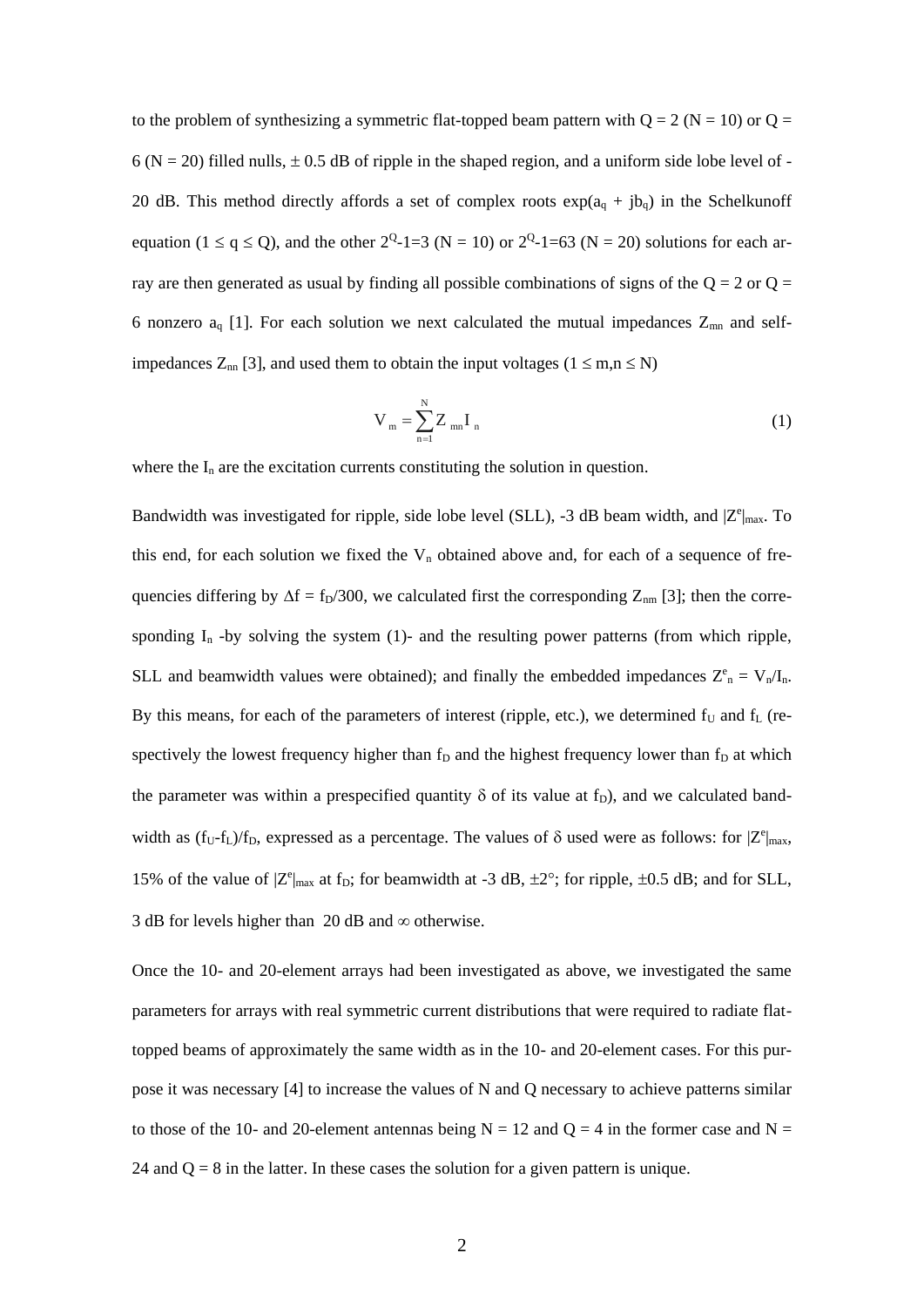Finally, all the above calculations were repeated for arrays with the same values of N and Q as before that had been shifted to  $y = \lambda_D/4$  and endowed with an infinite ground plane at  $y = 0$ . In this case, mutual and self-impedances were calculated as in [2-3]; the element factor was taken from the same source; and all patterns were calculated in the *yz* plane.

### **3. RESULTS**

The maximum and minimum bandwidth results obtained for arrays with no ground plane are listed in Table 1, where they are compared with results obtained in a similar study of arrays of parallel dipoles [5] (in the latter study, where the dipoles were oriented along x axis, all pattern parameters were calculated for the *yz* plane, as in this work). The last two columns of Table 1 show whether the maximum- and minimum-bandwidth collinear array current distributions are real (R) or complex (C), and also whether they are symmetric (S) or asymmetric (A). The salient finding is that the ripple and SLL bandwidths of collinear arrays are much broader than those of the corresponding parallel arrays due to the lesser mutual coupling among the elements of the former. Beamwidth bandwidth is altered negligibly by the change in dipole orientation, and  $|Z^e|_{\text{max}}$  bandwidth is slightly narrower for collinear than for parallel arrays (except in the case of the 24-element real symmetric array). Similar differences between parallel and collinear arrays were found in the presence of a ground plane (Table 2). For a given array type (collinear or parallel), the presence of a ground plane has relatively little effect, especially in the collinear case.

The excitation distributions affording the bandwidth extrema listed in Tables 1 and 2 may be obtained from the authors by email upon request.

#### **4. CONCLUSION**

The ripple and side lobe level bandwidths of linear arrays of  $\lambda_p/2$ -spaced dipoles radiating flat-topped beam patterns are much greater when the dipoles are collinear than when they are parallel. This is partly attributable to the mutual impedance between elements, which is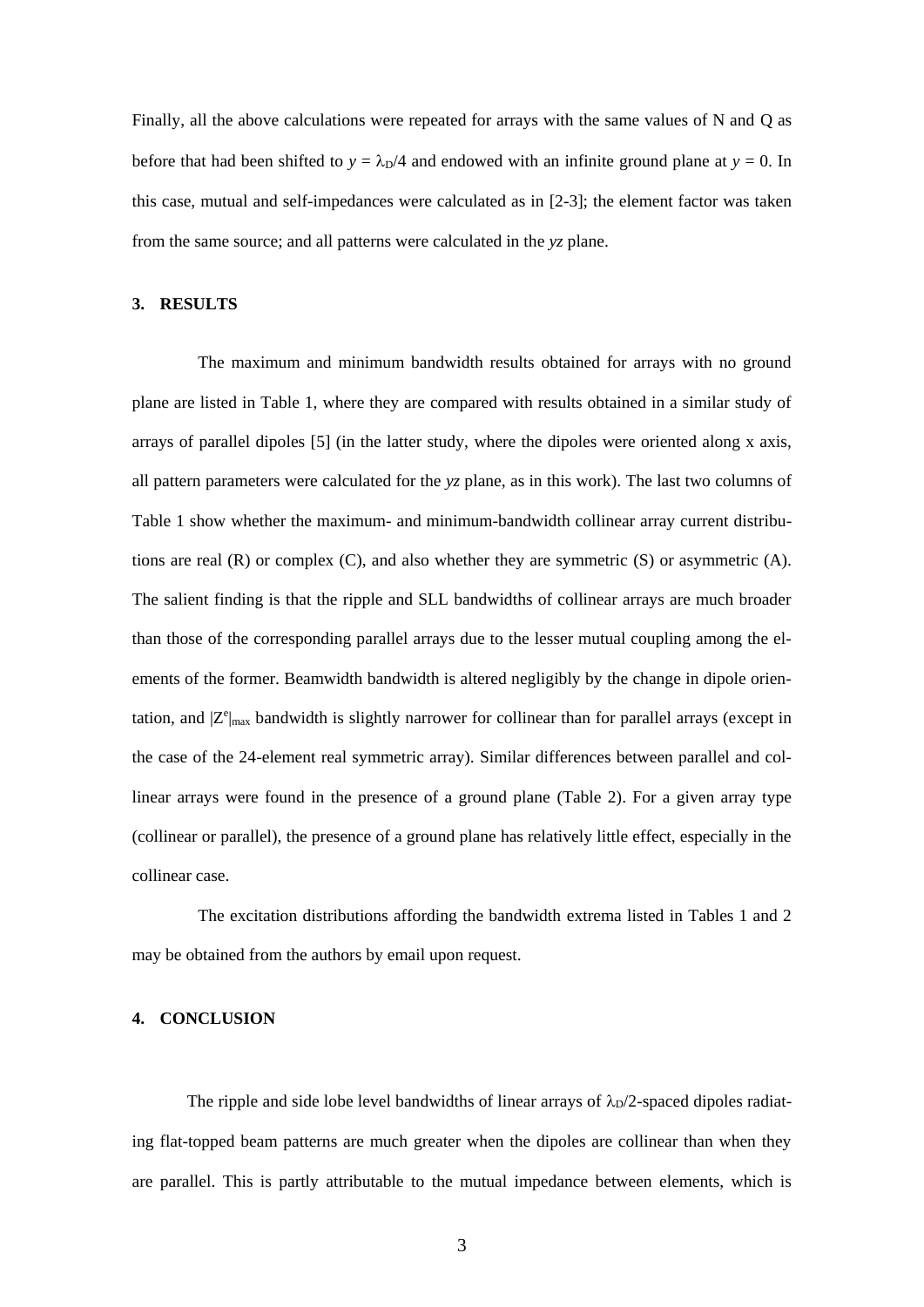stronger when the dipoles are parallel [6].

#### **ACKNOWLEDGEMENTS**

We thank Dr. R.C. Hansen for having suggested this research topic and for discussing its results at various stages.

This work was supported by the Spanish Ministry of Science and Technology under project TIC 2002-04084-C03-02.

#### **REFERENCES**

- [1] H. J. Orchard, R. S. Elliott, and G. J. Stern, "Optimising The Synthesis Of Shaped Beam Antenna Patterns", *IEE Proceedings*, Vol. 132, pp. 63-69, 1985.
- [2] R. S. Elliott, *Antenna Theory and Design*. Revised edition, John Wiley & Sons, January 2003.
- [3] R. C. Hansen "Formulation of Echelon Dipole Mutual Impedance for Computer", *IEEE Trans. on Antennas and Propagat*., Vol. 20, pp. 780-781, 1972.
- [4] Y. U. Kim, and R. S. Elliott, "Shaped-Pattern Synthesis Using Pure Real Distributions", *IEEE Trans. on Antennas and Propagat.*, Vol. 36, pp. 1645-1649, 1988.
- [5] J. C. Brégains and F. Ares, "Variation in Bandwidth and in the Irregularity of Excitation Current, Input Voltage and Embedded Impedance Distributions among Solutions to Shaped Beam Synthesis Problems", Accepted for publication in *IEEE Transactions on Antennas and Propagat*.
- [6] R. C. Hansen, "Phased Array Antennas", New York: John Wiley & Sons, 1998.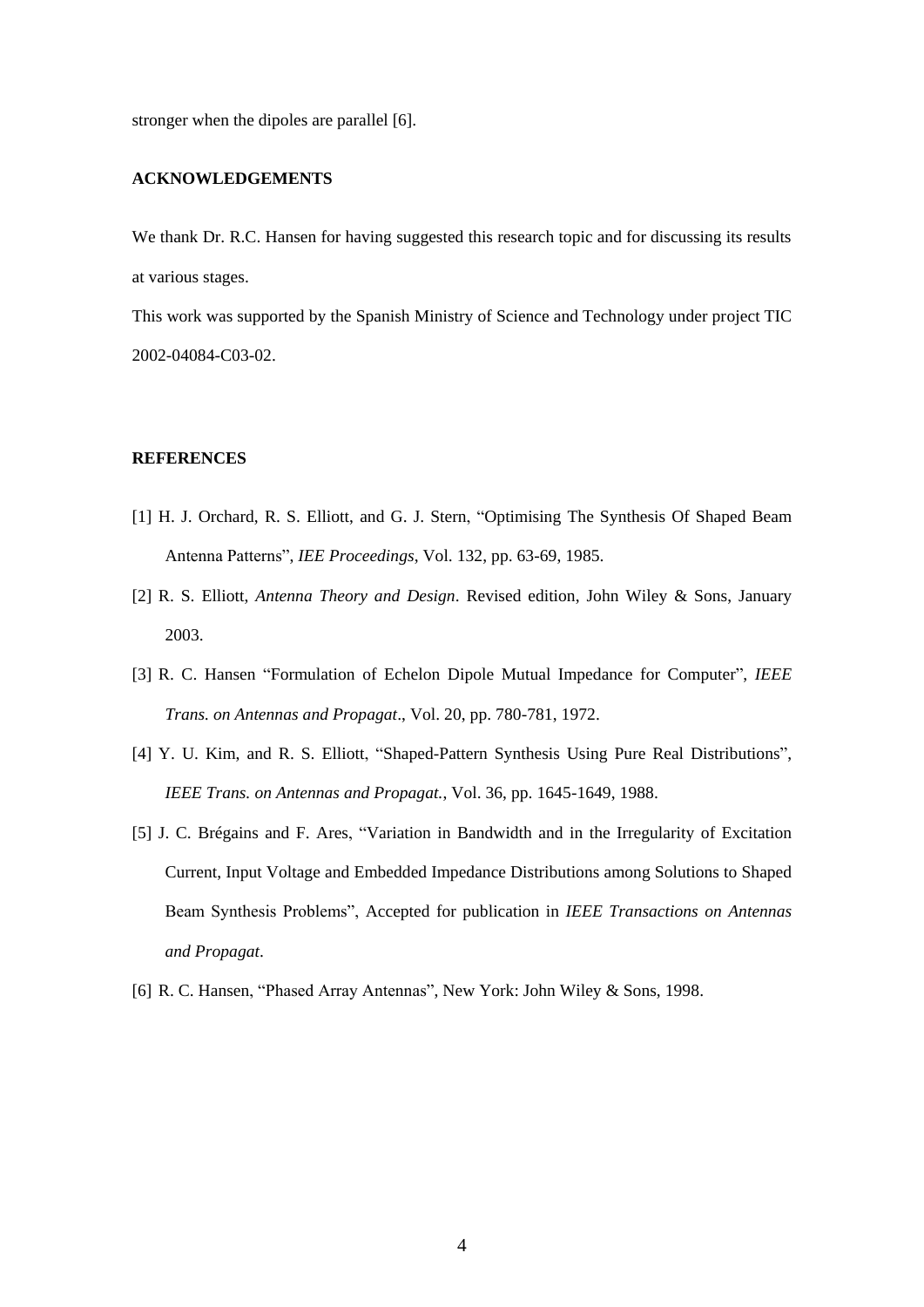### **LEGENDS FOR FIGURES AND TABLES**

### **LEGENDS FOR THE TABLES**

**Table 1.** Bandwidths of ripple, side lobe level (SLL), -3 dB beam width and  $|Z^e|_{max}$  of linear arrays of various sizes in the absence of a ground plane.

**Table 2.** As for Table 1, but for arrays with a ground plane  $\lambda_{D}/4$  away.